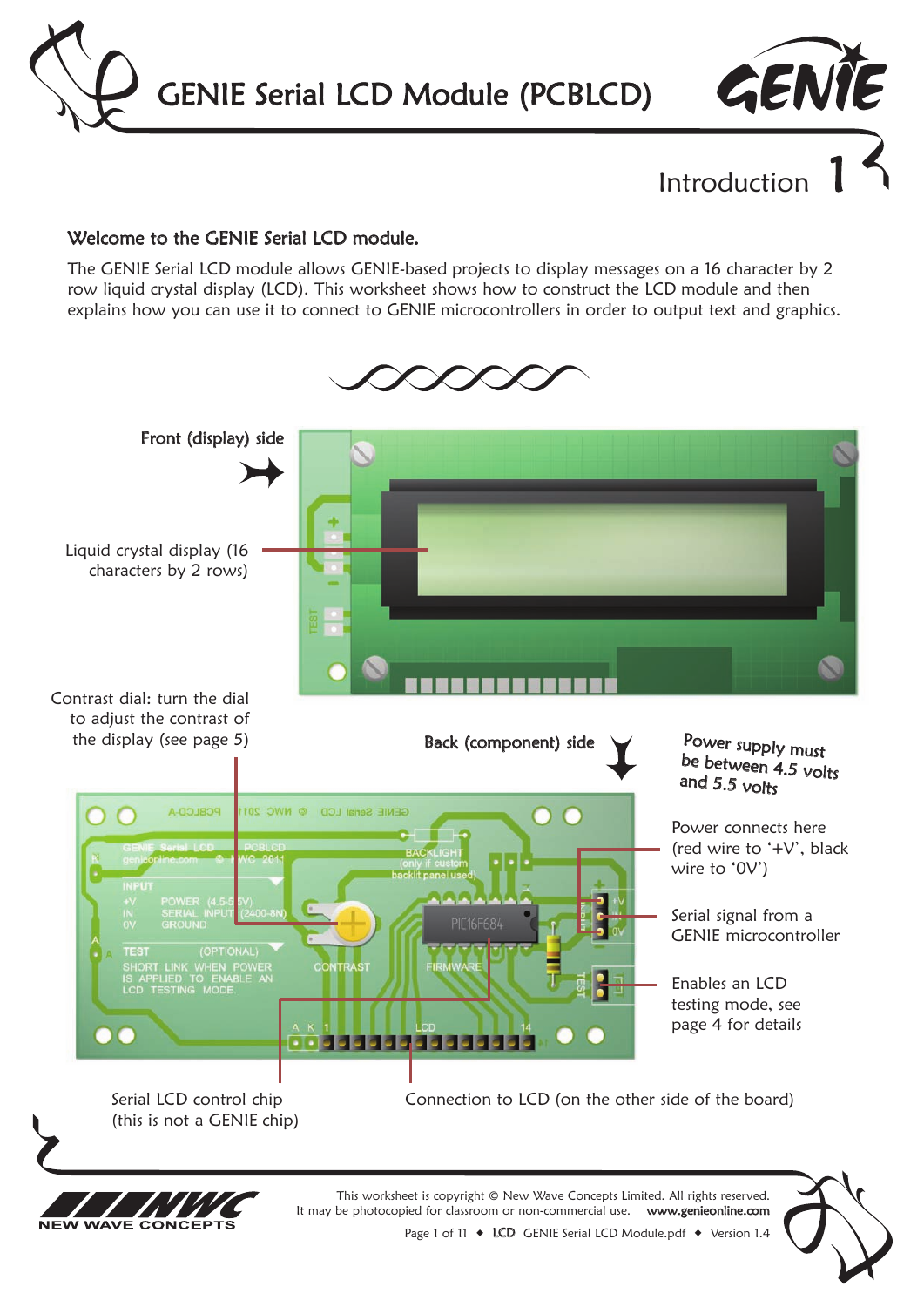



# Making the LCD module  $2$

You can find out how to build the GENIE Serial LCD module by going through the steps below.

The liquid crystal display is normally mounted directly on to the back of the Serial LCD PCB, however more advanced users may wish to keep the display separate and connect it instead via a ribbon cable (not supplied). The instructions below and on page 3 are for direct mounting.





With direct mounting, the display is connected to the solder/track side of the PCB.

Ensure you have clean and tidy work area, access to a soldering iron, solder and the components for the Serial LCD module as listed on the right.

Switch on the soldering iron. It will only take a few minutes for the iron to reach its operating temperature. Once the soldering iron is hot, clean the soldering iron tip with a moist sponge.

Melt some solder at the chamfered end of the soldering iron tip. This is called 'tinning' and it will aid the flow of solder from the soldering iron to the copper track on the printed circuit board and component pins.

You should always remember to replace the soldering iron back into the stand after soldering and repeat cleaning the tip of the iron with the moist sponge before the start of each soldering operation.

These instructions are continued on page 3.

### Components List

This is what you will need:

| Component                             | Quantity |  |
|---------------------------------------|----------|--|
| 16 x 2 liquid crystal display         |          |  |
| <b>GENIE serial LCD PCB (PCBLCD)</b>  |          |  |
| GENIE serial firmware IC              |          |  |
| 14-pin dual-in-line (DIL) socket      |          |  |
| 10-way single-in-line (SIL) connector | 2        |  |
| 4.8mm spacers                         | 4        |  |
| 10k ohm potentiometer                 |          |  |
| 10k ohm resistor                      |          |  |
| (brown, black, orange, gold)          |          |  |



This worksheet is copyright © New Wave Concepts Limited. All rights reserved. It may be photocopied for classroom or non-commercial use. www.genieonline.com

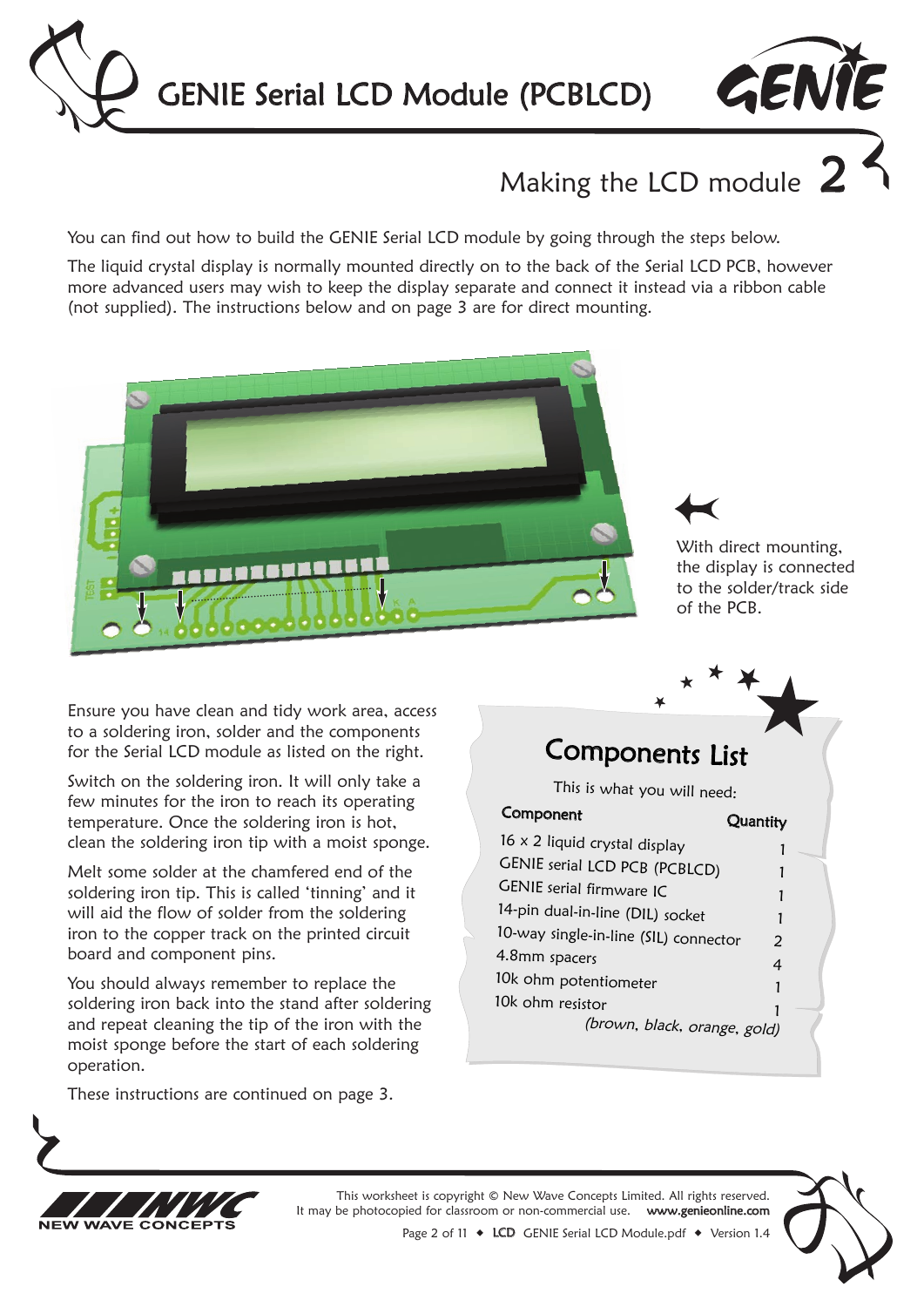



# Making the LCD module

With the soldering iron, solder and components ready, complete each of the following steps in order:

- 1 Take one of the 10-way SIL connectors and break it into lengths of 4 and 6.
- 2 With the 4-way connector and the remaining 10-way connector, push the black plastic to one end and insert both connectors into the holes marked 'LCD' (they should fit from the '1' to the '14' numbered on the PCB). The long connector pins need to be on the track side of the PCB. Solder the connectors in place, taking care not to bridge (join) the individual connector pins together.
- 3 Solder the 10k resistor, 14-pin dual-in-line (DIL) socket and 10k potentiometer in place; 'BACKLIGHT' is optional (see below).
- 4 Take the remaining 6-way SIL connector and break into lengths of 3, 2 and 1. Only the lengths of 3 and 2 are needed.
- 5 Solder the 3-way SIL connector to the connections marked 'INPUT', with the long pins on the component side of the board.
- 6 Solder the 2-way SIL connector to the connections marked 'TEST' in the same way.
- 7 Trim the resistor's legs. Do not trim any of the other componentlegs.
- 8 Carefully insert the spacers into the holes shown below on the solder/track side. The tight fitting is expected and is to stop the display from becoming loose once made.
- 9 Attach the LCD to the solder/track side of the PCB. The spacers should fit holes in the LCD and the 14 connection pins should also fit in a corresponding set of holes, typically numbered 1 to 14. Solder the 14 connection pins in place on the display-side of the LCD.
- 10 Insert the firmware IC into the 14-pin socket on the PCB. Take note of the orientation of the chip. The dot next to pin 1 needs to be next to the '1' indicated on the board.
- 11 Test your LCD as shown on page 4.

### Viewed from component side





It may be photocopied for classroom or non-commercial use. www.genieonline.com



Page 3 of 11  $\bullet$  LCD GENIE Serial LCD Module.pdf  $\bullet$  Version 1.4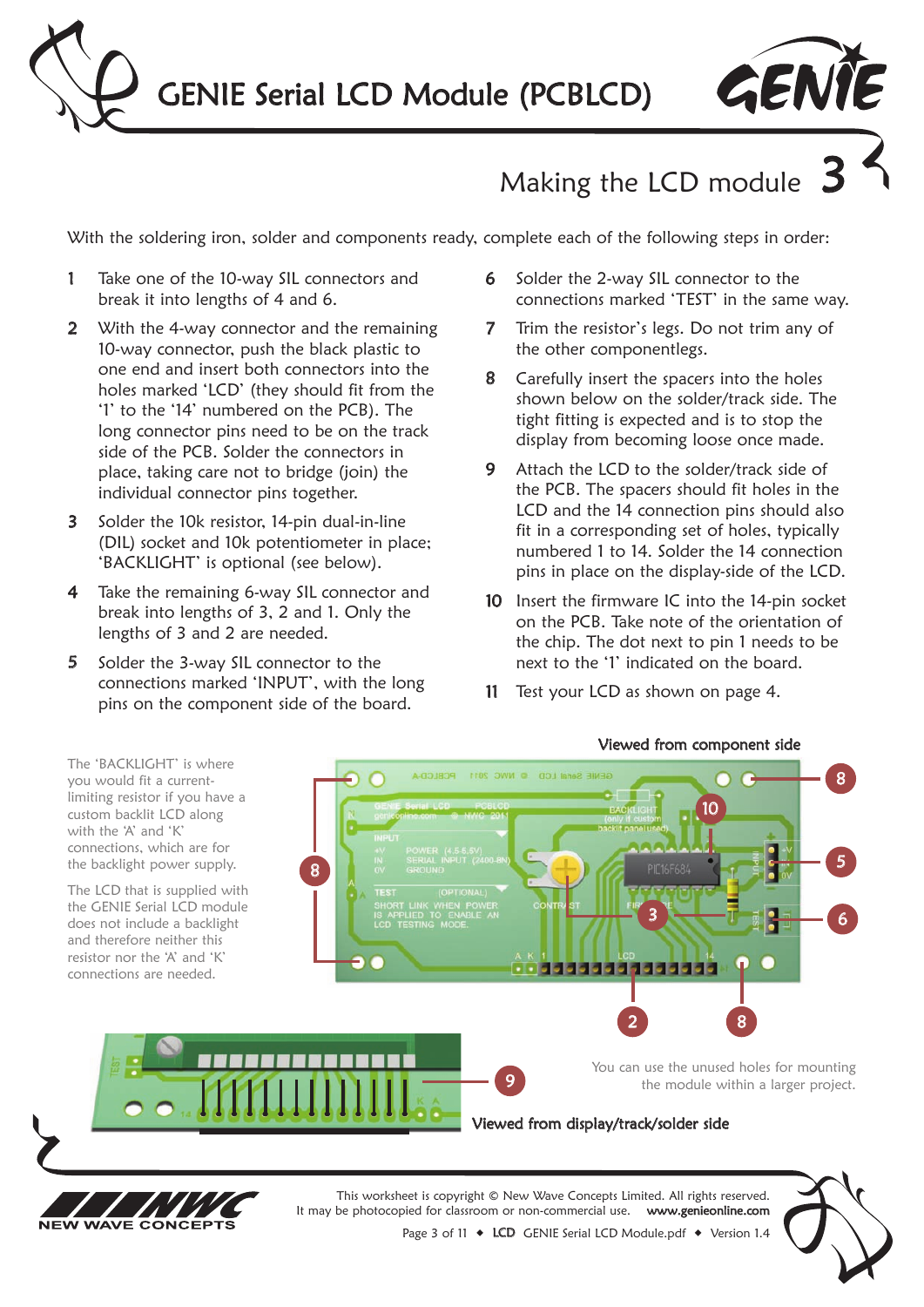



### Testing the LCD module



Power supply must be between 4.5 volts

and 5.5 volts.

Once you have constructed the serial LCD module, you can make use of a special, built-in testing mode to ensure that the display is working correctly.

On the edge of the component side of the board you will find two connections marked 'TEST' (see the picture on the left).

Under normal use, these two 'TEST' pins should be left unconnected.

If, however, you connect a wire between these pins (this is also known as 'shorting' the pins) when power is applied to the LCD module, the module will enter its own testing mode. This mode described below.



Once in testing mode, the display will show a series of messages to test different aspects of the LCD.

You can disconnect the wire from the 'TEST' pins at this point since testing will continue until power is removed. If you cannot see any of the test messages, try adjusting the 'CONTRAST' dial (see page 5).

$$
\begin{array}{ll}\n\text{GENIE} & \text{Serial LCD} \\
\blacksquare & 16 \times 2 \text{ v1.00}\n\end{array}
$$







Next, a help message is displayed. You can access more information and support for building GENIE-based projects at our website: www.genieonline.com.

Following the help message, the Serial LCD module will display each character in turn.

There are 256 characters supported by the display, and these are shown in 16 groups of 16 characters. The range of each group is shown in hexadecimal (see the table on page 11).

Once all of the characters have been displayed, the module will enter a permanent (until power is removed) input testing mode. In this mode, the values of any data bytes sent to its serial input pin will be displayed.

You can use this mode to see if your data is being received.

'Rx' shows the data value in hexadecimal and is followed by the actual character. 'Code' is a hexadecimal number that describes the state of the module's serial input buffer.



This worksheet is copyright © New Wave Concepts Limited. All rights reserved. It may be photocopied for classroom or non-commercial use. www.genieonline.com



Page 4 of 11  $\bullet$  LCD GENIE Serial LCD Module.pdf  $\bullet$  Version 1.4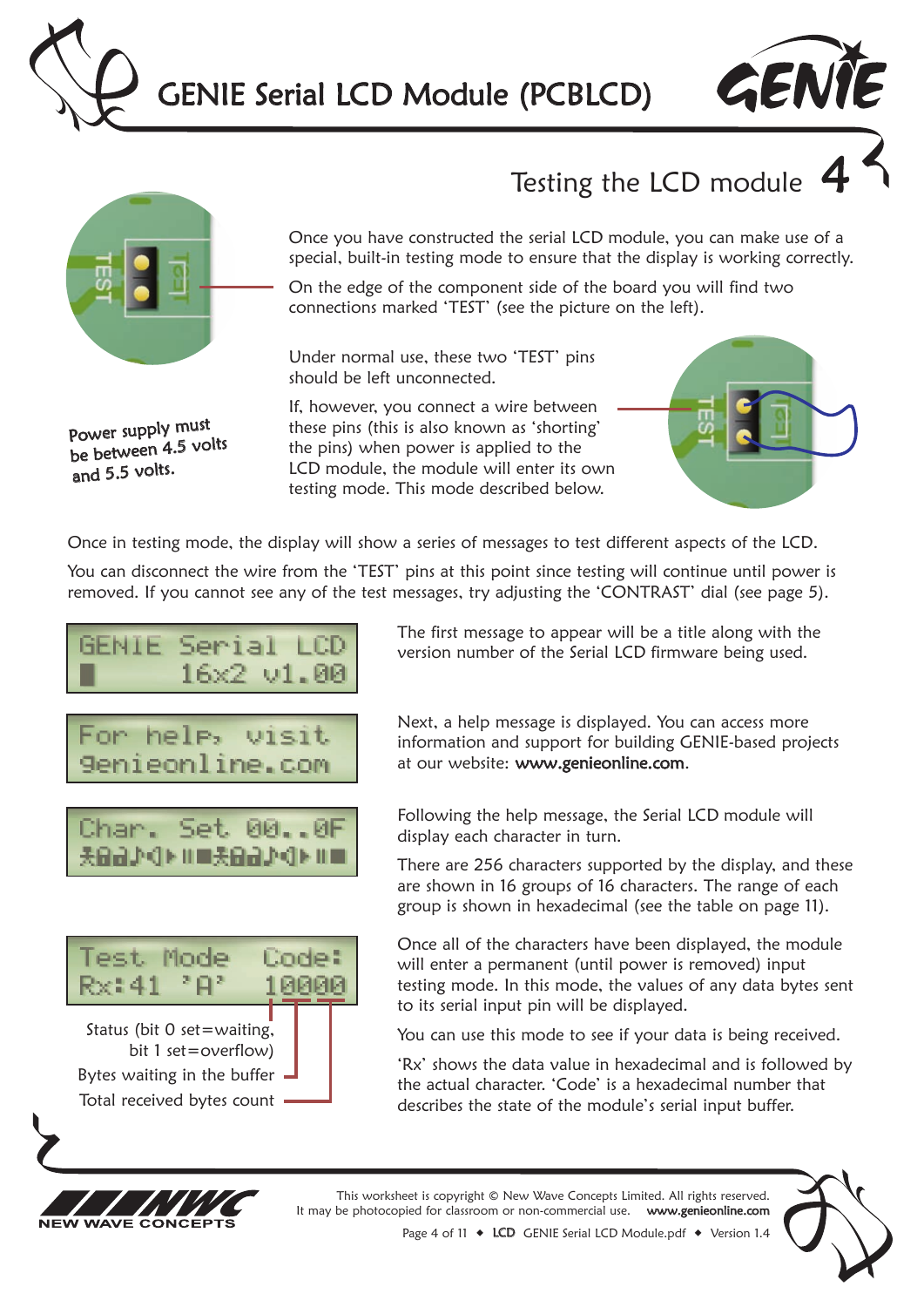



Contrast determines how light or dark text appears on the display.

To adjust the contrast, turn the 'CONTRAST' dial located on the component side of the Serial LCD module.

Note that the contrast of the display will vary depending on the power supply voltage. As the power supply falls, so will the contrast; you can use the 'CONTRAST' dial to adjust for this fall.

#### Setting the correct contrast level

You can only adjust the contrast when there is text on the display. One quick way to make text appear on the display is to use the testing mode described on page 4.

Adjust the dial until the text is clearly readable. Use the pictures below as a guide.



When the contrast dial is set correctly, the text on the display will be clear and easily visible.







This worksheet is copyright © New Wave Concepts Limited. All rights reserved. It may be photocopied for classroom or non-commercial use. www.genieonline.com

Page 5 of 11  $\bullet$  LCD GENIE Serial LCD Module.pdf  $\bullet$  Version 1.4



With the contrast dial set too low, the text will appear faded (or even not appear at all).

Set too high, the contrast dial will make even the blank parts of the display appear dark.



GENTE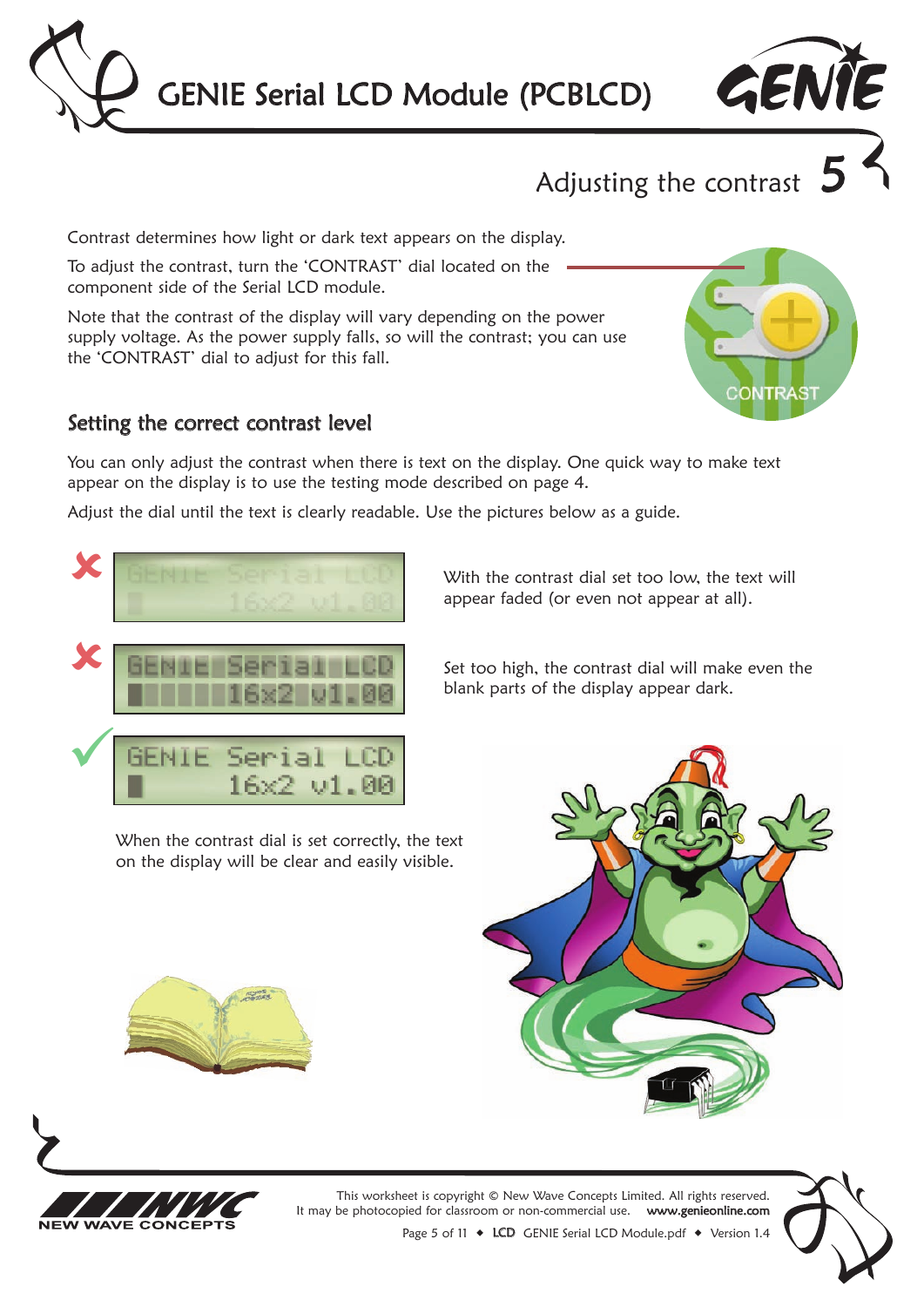



Connecting to GENIE

With the Serial LCD module built and tested, it needs to be connected to a GENIE microcontroller. It is the GENIE that will provide, through its program, the intelligence to decide on what should be displayed.



### Serial input connection

Wire the 'IN' pin on the Serial LCD module to a GENIE output. See page 7 for our recommendations.

This input pin needs to receive serial data sent at 2400 bits per second, with 8 bits per character, no parity and at CMOS logic levels; sometimes referred to as 2400-8N format. Note that if you are using GENIE's LCD command (described on pages 8 and 9), the serial format will be handled automatically.

Because the serial input requires a voltage that is at CMOS logic levels, you should not connect this pin to the output from a transistor or any other type of driver; instead always take the signal directly from one of GENIE's output pins.

### Power and ground connections

The '+V' (power) and '0V' (ground) connections must also be wired up. You may be able to share these with the power from the GENIE board if it is at a suitable voltage (4.5 - 5.5 volts).

Remember to check the contrast (see page 5) after changing the power supply, since the power supply voltage can affect the clarity of any text shown on the display.



This worksheet is copyright © New Wave Concepts Limited. All rights reserved. It may be photocopied for classroom or non-commercial use. www.genieonline.com



Page 6 of 11  $\bullet$  LCD GENIE Serial LCD Module.pdf  $\bullet$  Version 1.4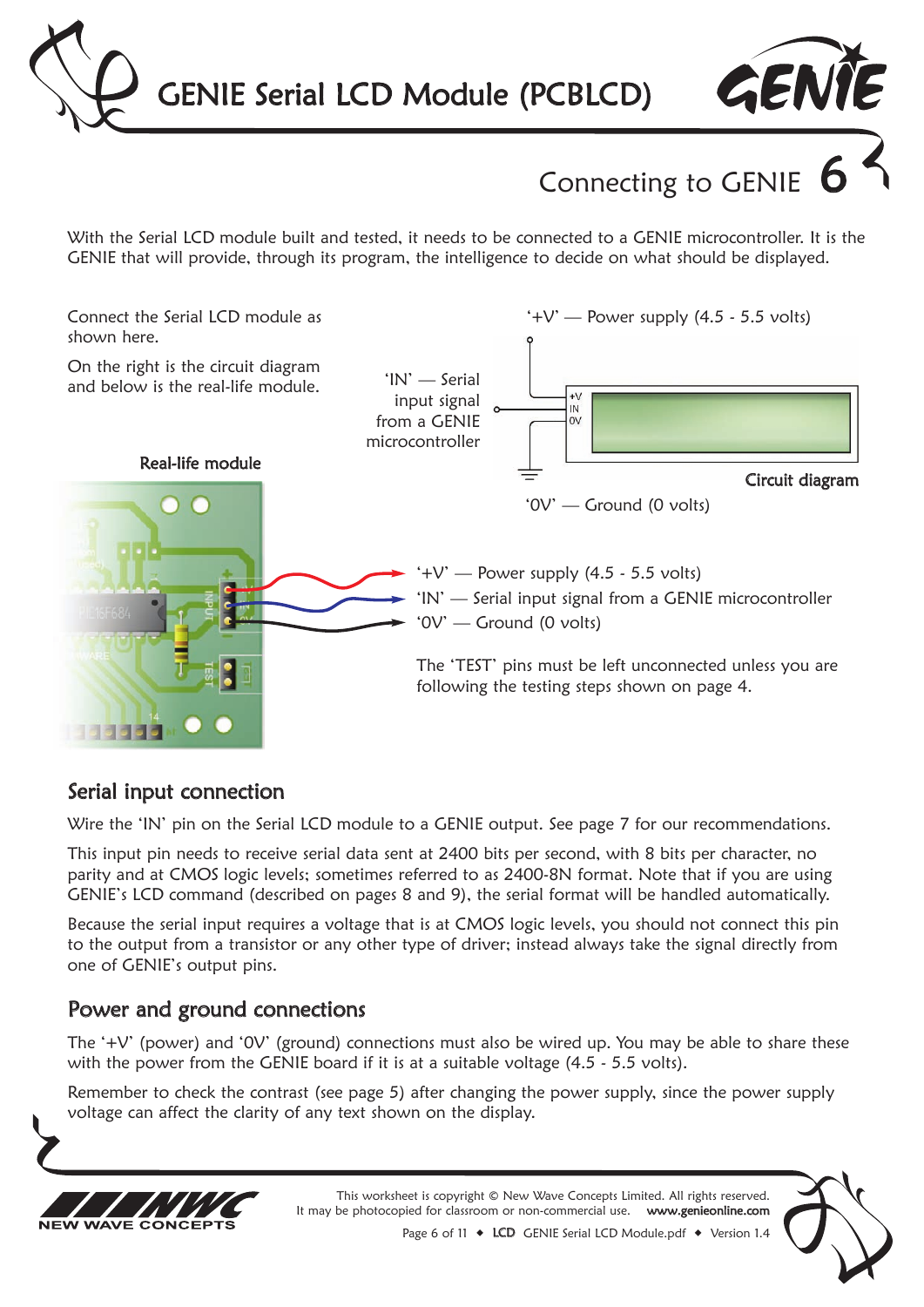GENIE Serial LCD Module (PCBLCD)



## Connecting to GENIE

Some of the standard GENIE boards provide connections ideal for linking to an LCD. The following table lists the recommend ways of connecting each GENIE microcontroller to the Serial LCD module:

| <b>GENIE</b> microcontroller | Recommended board and output signal                                                                                                                                                                                     |
|------------------------------|-------------------------------------------------------------------------------------------------------------------------------------------------------------------------------------------------------------------------|
| GENIE 08 or C08              | Use the GENIE 08 Project Board (PCB208) and select output 'G2' for the<br>serial signal. 'G4' cannot be chosen because of the transistor.                                                                               |
| GENIE 14 or C14              | Use the GENIE 14 Project Board (PCB214) and choose between outputs<br>'Q1' and 'Q2' for the serial signal. Alternatively, you can use the LCD<br>output 'Q3' on the GENIE Audio Board (PCB-A14).                        |
| GENIE 18 or E18              | Use the GENIE 18 Project Board (PCB218) and select the 'LO' output next to<br>the reset switch. You can see this in the picture below.                                                                                  |
| GENIE 20 or C20              | Use the GENIE 20 Project Board (PCB220) and choose between outputs<br>'LO' and 'LI' for the serial signal. You must use the logic ('L') outputs next to<br>the GENIE chip rather than the ULN2803 driver ('Q') outputs. |
| <b>GENIE E28</b>             | Use the GENIE 28 Project Board (PCB228) and choose any of the logic ('L')<br>outputs situated next to the GENIE chip.                                                                                                   |

You can see below how to wire-up a GENIE 18 microcontroller to the Serial LCD module.

**NFW** 

**WAVE CONCEPTS** 





Page 7 of 11  $\bullet$  LCD GENIE Serial LCD Module.pdf  $\bullet$  Version 1.4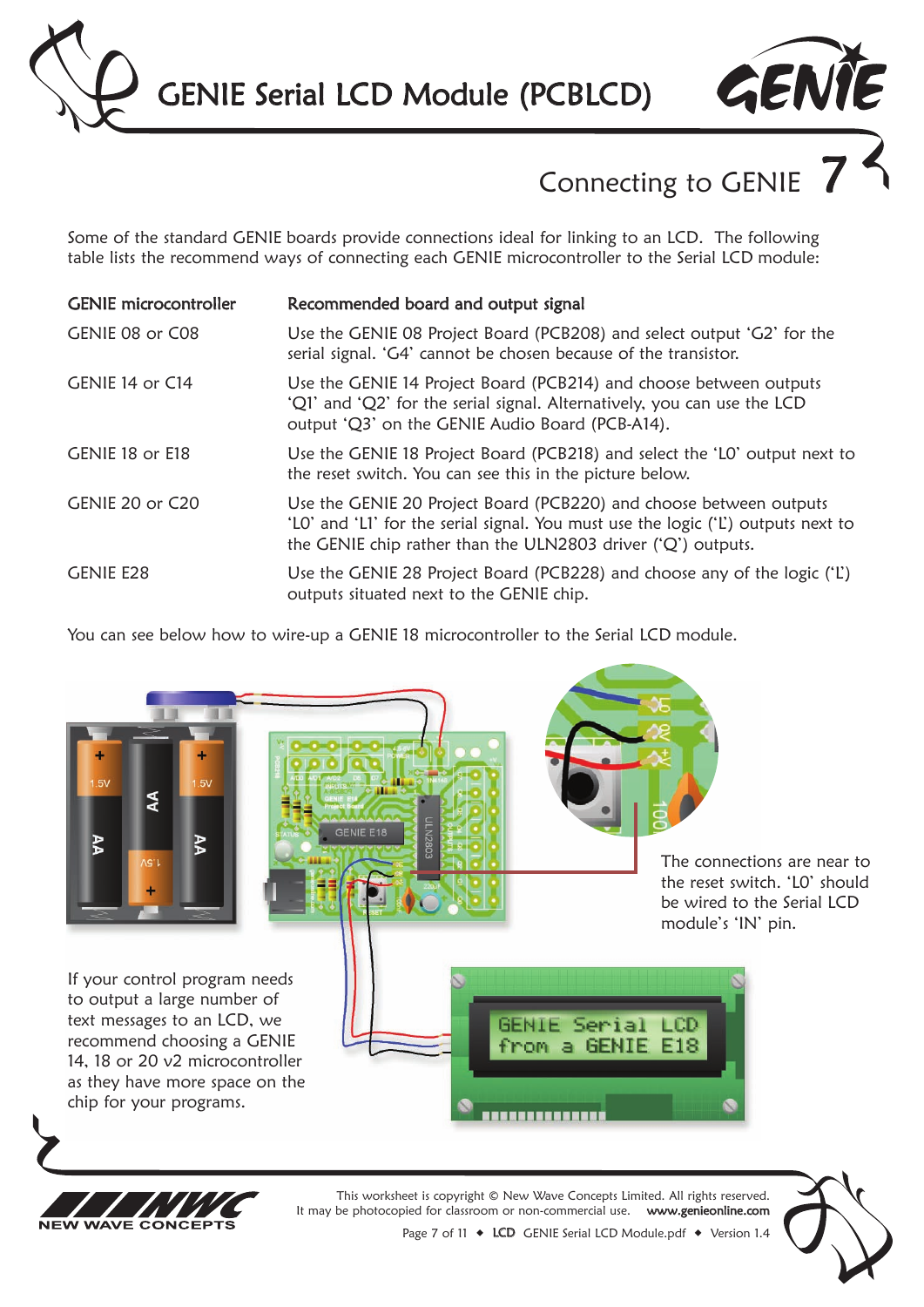



### Displaying text messages 8

The LCD flowchart command allows you to output messages on the liquid crystal display.

In the command, select the Message option and then type your text into the Line 1 and Line 2 boxes. You can have up to 16 characters appear on each line.





The **Signal** box needs to be the number of the output signal to which the Serial LCD module has been connected.

Once run, the message will then appear on the display:

|                 | Welcome to GENIE |
|-----------------|------------------|
| This is line 2. |                  |

**Start** 

 $\downarrow$  Loop 10 Times

The other settings in the window are optional.

You can, for example, use the Add wait after sending each char. option (along with a suitable time, such as 100 milliseconds) so that the text appears more slowly, one character at a time.

Clicking on the Display button brings up a menu that shows a range of special codes for displaying values such as variables and analogue sensor readings.

These special display codes are all enclosed in square brackets. 'I' and '1'

To display the value of a variable, for example, you can include the code '[A]' in one of the Line boxes, as shown here.

The variable will be displayed in decimal, so if variable A contained the value 100, the command on the right would output 'Score = 100'.

The flowchart on the far right uses the variable A in a loop, displaying each score value from 1 to 10 in turn.

A Wait is included so that the display doesn't change too fast to read.

You can learn more about using these display codes on pages 9 and 10.

|                       | $square$ Didentis, $ $ and $ $ .                                                       | For $A = 1$ to 10    |
|-----------------------|----------------------------------------------------------------------------------------|----------------------|
| <b>LCD Properties</b> | $\vert x \vert$                                                                        | <b>Display Score</b> |
| Mode:                 | Control or send a message to an LCD (liquid crystal display).<br>C Message C Character | LCD.                 |
| Line $1$ :            | $Score = [A]$                                                                          | 1 Second Delar       |
| Line 2:               |                                                                                        | Wait 1               |
| Signal:               | Display *<br>$Q$ $ 0 $                                                                 | Repeat Loop          |
|                       | Add wait after sending each char. (optional)                                           | End Loop             |
| Caption:              | milliseconds<br>Time:<br>Display Score                                                 |                      |
|                       | <b>Preview</b>                                                                         | <b>Stop</b>          |
|                       | $Score = 0$                                                                            |                      |
|                       | Cancel<br>Help<br>OK                                                                   |                      |



This worksheet is copyright © New Wave Concepts Limited. All rights reserved.<br>be photocopied for classroom or non-commercial use. **www.genieonline.com** It may be photocopied for classroom or non-commercial use.



Page 8 of 11  $\bullet$  LCD GENIE Serial LCD Module.pdf  $\bullet$  Version 1.4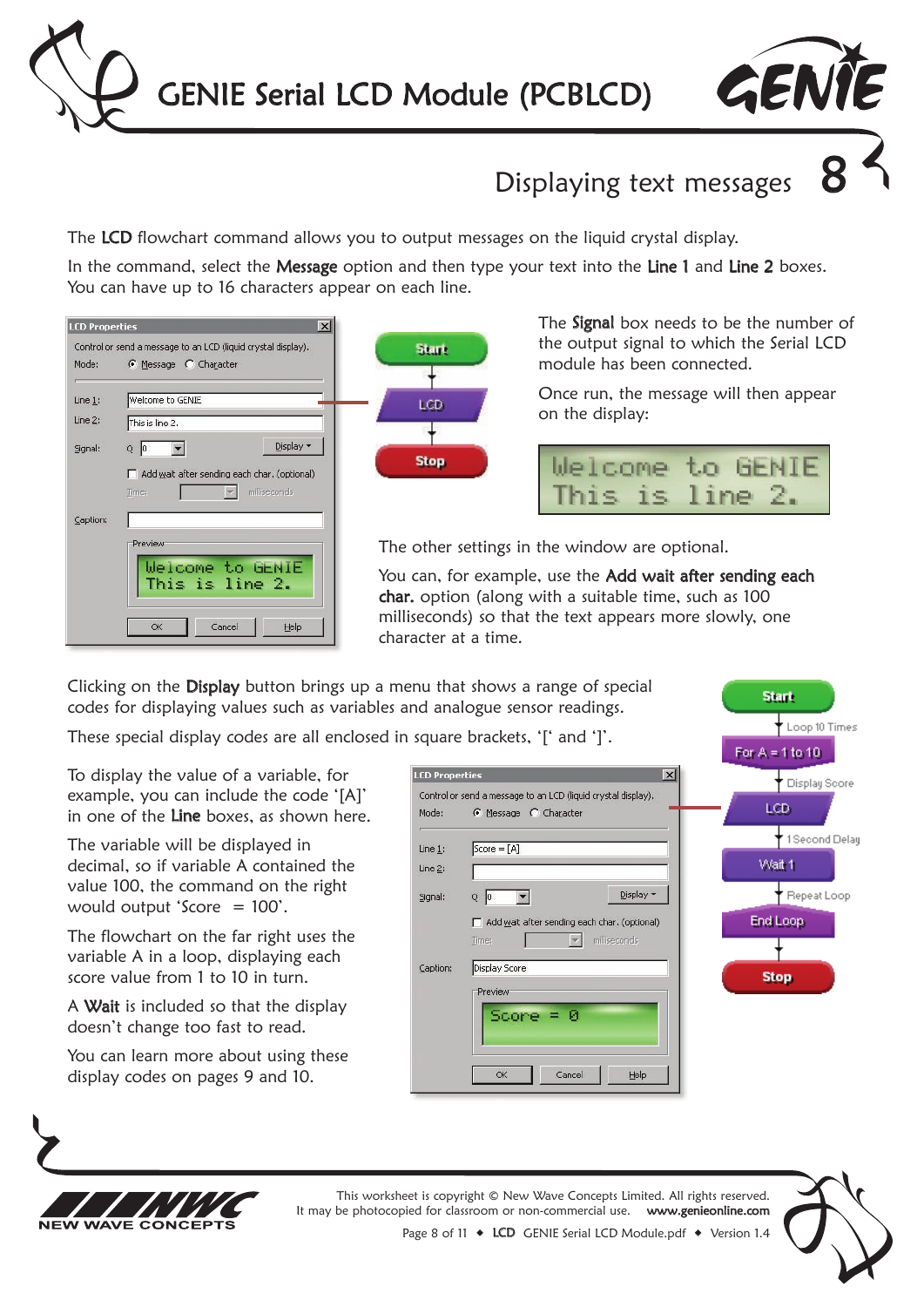



### Creating and displaying graphics

In addition to displaying text and numbers, the Serial LCD module allows you to create and display up to eight custom graphics. Each graphic is made up of 8 rows and 5 columns of dots.

### Default graphics

Eight custom graphics are pre-programmed into the Serial LCD module. These are shown on the right.

You can show these graphics on the display by using the '[...]' codes indicated. So for example to display the person icon, use code '[8]'.



The default graphics are (from left to right): person, locked padlock, unlocked padlock, musical note, loudspeaker, play, pause and stop.

**Sraphic** 

 $T \subseteq$ 

N.

Mu.

#### Custom graphics

In addition to using the built-in graphics, you can also define your own graphic characters. This can be done by using the LCD command and selecting the Character option.

For example, the flowchart below will display the message shown on the right, incorporating a 'smiling face' graphic:





This worksheet is copyright © New Wave Concepts Limited. All rights reserved. It may be photocopied for classroom or non-commercial use. www.genieonline.com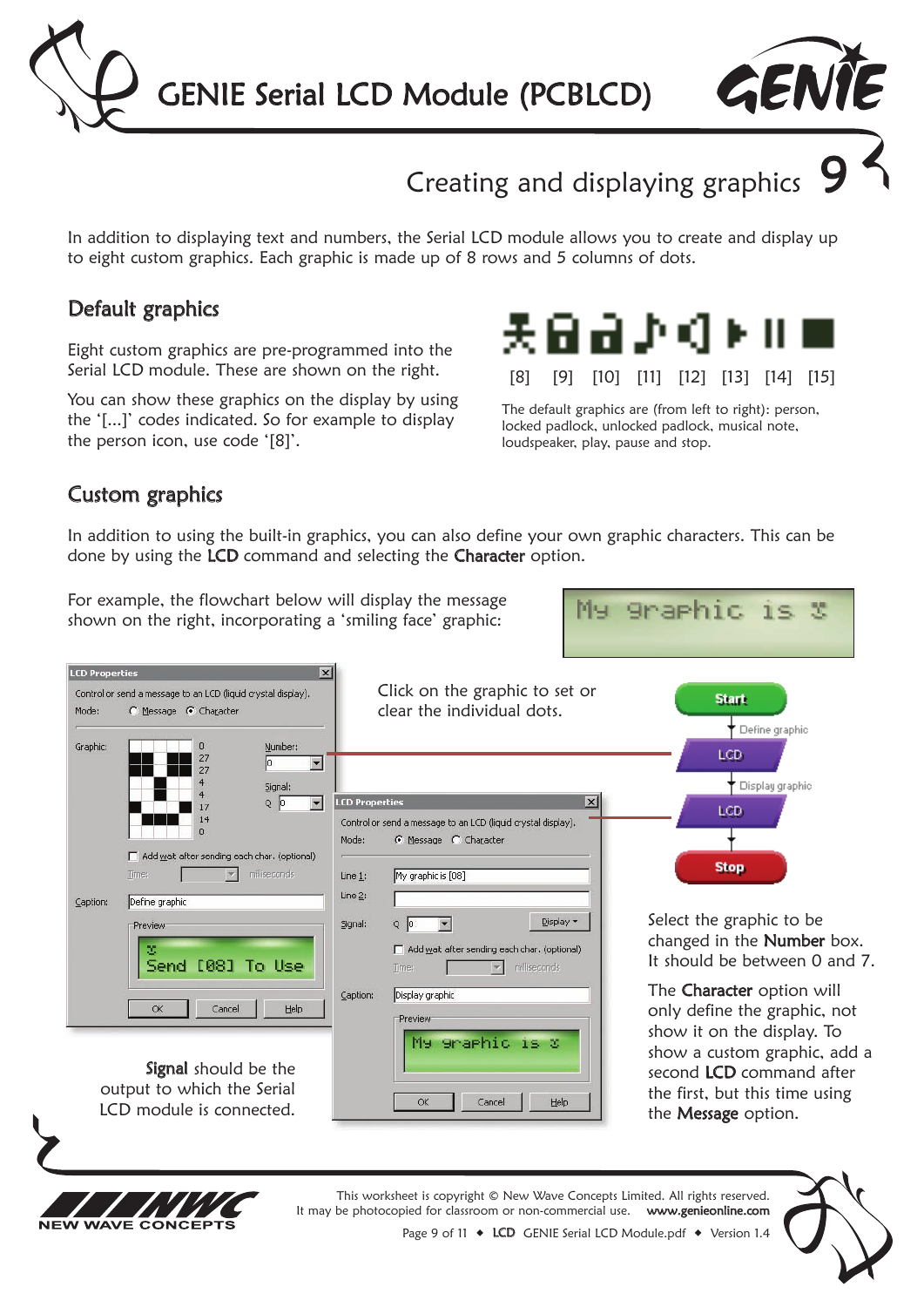



# Advanced display control

For more advanced users, or those using the BASIC programming language, direct control over the Serial LCD module is available through a range of special display codes:

#### LCD display code

**Description** 

| [home]                           | Restore display and move back to top-left.                  |
|----------------------------------|-------------------------------------------------------------|
| [line 12]                        | Move to start of specified line.                            |
| [move $XY$ ]                     | Move cursor to a given position (0 0 is home).              |
| [left]                           | Move cursor one place to the left.                          |
| [right]                          | Move cursor one place to the right.                         |
| $\left[$ scroll 02 $\right]$     | Scroll entire display left (1), right (2) or cancel (0).    |
| [clear]                          | Clear contents of display.                                  |
| [blank]                          | Hide (but do not clear) display.                            |
| [restore]                        | Restore a blanked display.                                  |
| [cursor 02]                      | Set cursor display as a block (1), line (2) or hidden (0).  |
| [char index data0 data1  data7]  | Define a custom graphic character.                          |
| [pause value]                    | Include a millisecond delay during the output.              |
| $\lceil$ number $\rceil$         | Output the given character code. Number should be replaced  |
|                                  | by the code of the required character (see page 11).        |
| $\lceil$ variable $\rceil$       | Display the contents of a variable in decimal.              |
| [bin variable] or [hex variable] | Display the contents of a variable in binary or hexadecimal |
|                                  | (only available on the GENIE ELITE microcontrollers).       |
| [#variable]                      | Display the character given by the value in the variable.   |

To access these display codes using flowcharts, use the Message option in the LCD command then click on the Display button and untick the Clear Screen option. Once done, type the code in the Line 1 box. With BASIC, the display code can be added to the Icd command's output string, for example:

rem display a message on an LCD connected to output Q0 **lcd** 0, "[clear]Welcome to GENIE[line 2]This is line 2." rem define a custom "smiling face" graphic **lcd** 0, "[char 0 0 27 27 4 4 17 14 0]" rem display a custom graphic **lcd** 0, "[8]" rem output the value of variable C (100) in decimal  $C = 100$  $1cd \theta$ , "Score =  $[C]$ " rem output character determined by the contents of variable  $C(65 = "A")$  $C = 65$ **lcd** 0, "[#C]"  $\int_{0}^{1}$  or  $\int_{0}^{1}$ , use Tip! To display<br>'I` or '1' codes '[91]' and [93]' instead.



This worksheet is copyright © New Wave Concepts Limited. All rights reserved. It may be photocopied for classroom or non-commercial use. www.genieonline.com

Page 10 of 11  $\bullet$  LCD GENIE Serial LCD Module.pdf  $\bullet$  Version 1.4